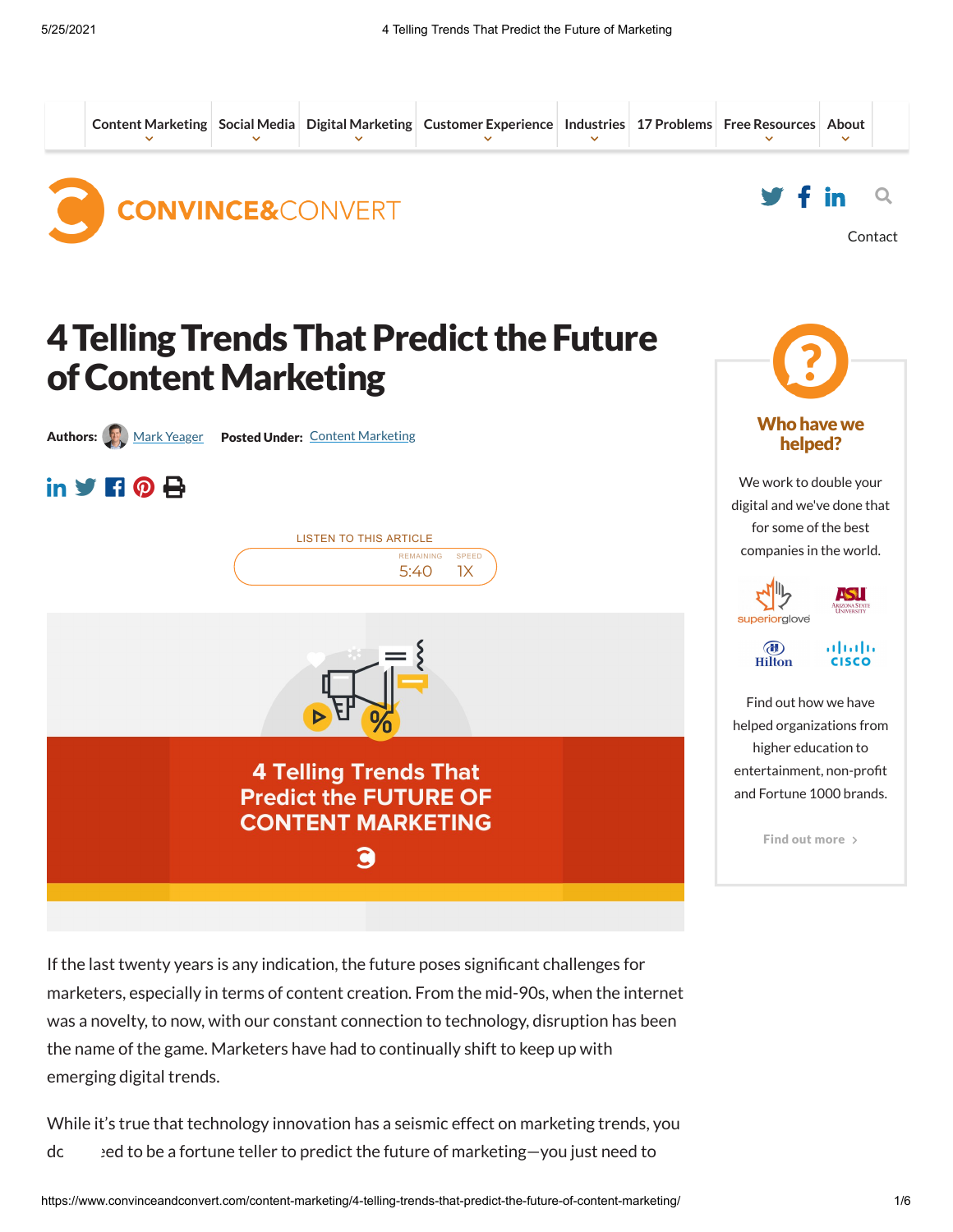follow the current trends to their logical destinations.

Here are four current trends, and some predictions on how these trends will influence the content marketing strategies of tomorrow.

# 1. Information Overload IsReal, but It's Not SoBad

Marketing content is everywhere you look, from the copy on your tube of toothpaste, to the ads in your morning paper, to the constant stream of targeted photos, videos, blogs, and pitches on your internet sidebar. We're continually bombarded with information, and it's expected. That said, 77 percent of [Americans](http://www.pewinternet.org/2016/12/07/information-overload/) report that they like having information at their fingertips, and 81 percent feel confident in their ability to use the internet and their connected devices to keep up with the constant flow of information.



#### Prediction: Even higher quality content will be required to maintain brand trust.

As consumer comfort-level with information overload increases, so does their demand for high-quality content. Modern consumers are self-educating, and they're adept with finding the information they need via the internet. In order to build a strong platform for your brand, your content will need to enable the self-starting consumer to conduct in-depth research all on their own. By providing easily searchable blogs, videos, and interactive training sites, you will present your brand with confidence that will be appreciated by the internet-savvy consumer. In turn, trust for your [brand](https://www.convinceandconvert.com/digital-marketing/gain-trust-of-tech-savvy-consumers/) will grow, because you'll be known as a company that cuts through the bombardment of information to deliver real value for your customers, even before their first purchase.

**WHILE YOU'RE HERE**

Get our complete content marketing bundle: the very best content marketing resources, all in one place.



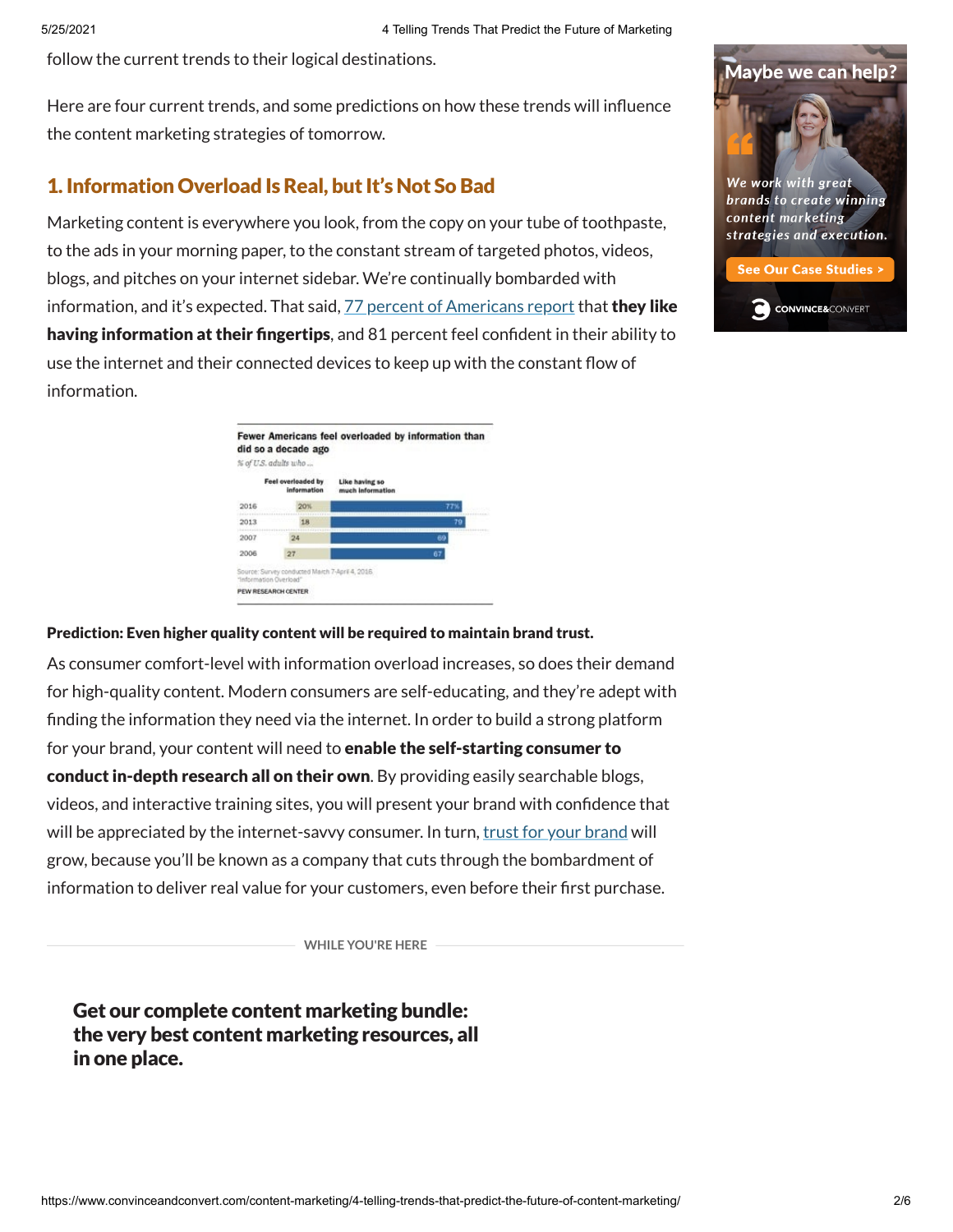

Yes, Send Me the Content Marketing Bundle

> **ARTICLE CONTINUES**  $\overline{\phantom{0}}$

#### In the future, even higher quality content will be required to [maintain](https://twitter.com/intent/tweet?url=https%3A%2F%2Fwww.convinceandconvert.com%2F%3Fp%3D140084&text=In%20the%20future%2C%20even%20higher%20quality%20content%20will%20be%20required%20to%20maintain%20brand%20trust.&via=convince&related=convince) brand trust. **CLICK TO [TWEET](https://twitter.com/intent/tweet?url=https%3A%2F%2Fwww.convinceandconvert.com%2F%3Fp%3D140084&text=In%20the%20future%2C%20even%20higher%20quality%20content%20will%20be%20required%20to%20maintain%20brand%20trust.&via=convince&related=convince)**

# 2. People Are Watching More and Reading Less

According to the 2016 Social Media [Marketing](https://www.socialmediaexaminer.com/wp-content/uploads/2016/05/SocialMediaMarketingIndustryReport2016.pdf) Industry Report, 74 percent of social media marketers use visual assets in their social media marketing, and 60 percent use video. The push for increased visual content is directly related to shifting consumer habits. Four times as many consumers would rather watch a video about a product than read about it.

#### Prediction: Video content will continue to dominate.

According to Cisco's Visual [Networking](http://www.pewinternet.org/fact-sheet/social-media/) Index, by 2019, 80 percent of all global internet traffic will come from video. According to the following HubSpot graph, video captures —and keeps—consumer attention. Marketers will be able to leverage video to captivate audiences with powerful, thought-provoking messages that are difcult to relay in other mediums. And the effort will be worthwhile, because you will know that, in a majority of cases, your complete message will be consumed.



# 3. Internet PlatformsCome and Go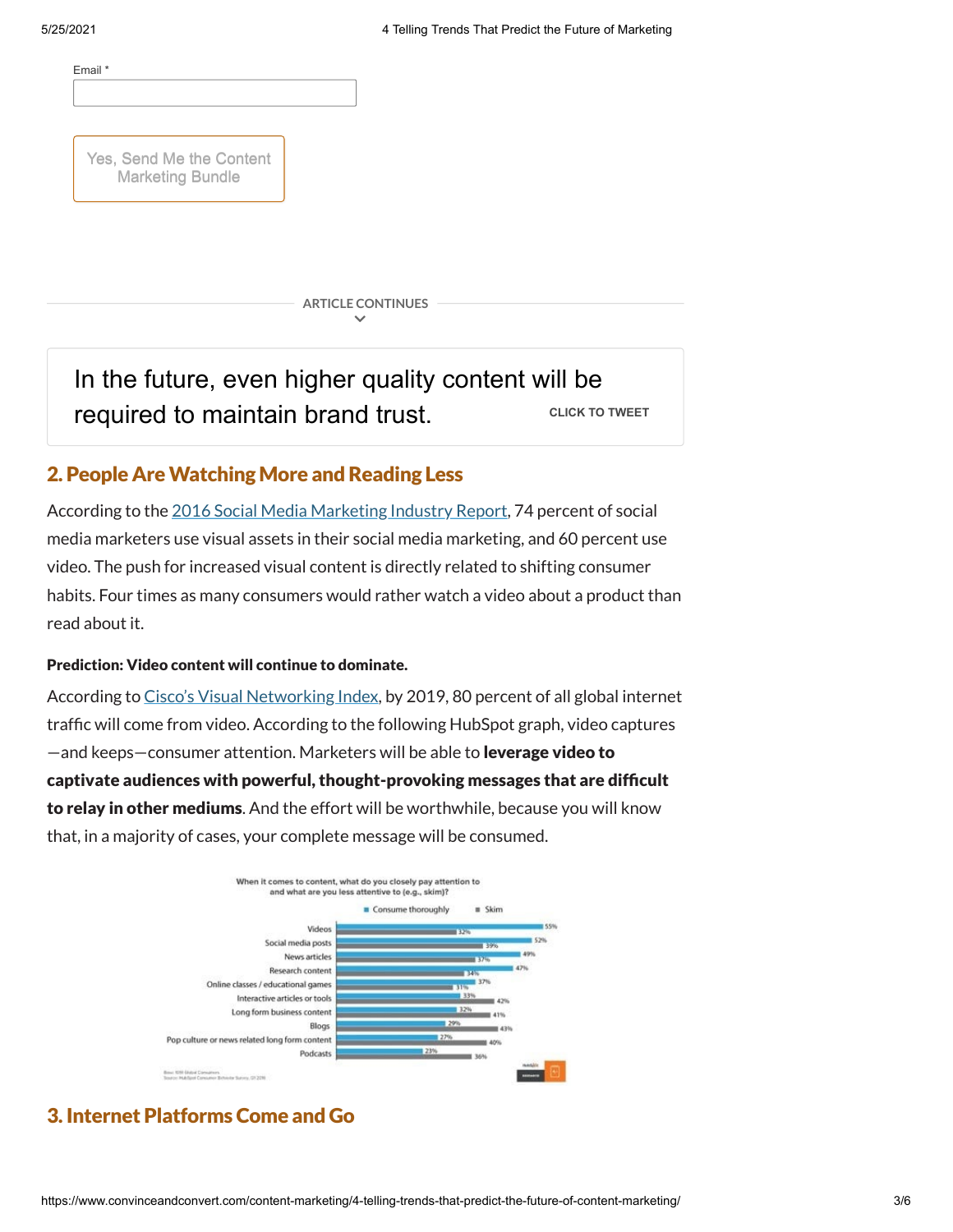A decade ago, social media was the new, big thing. Internet users gradually abandoned their personal blogs in favor of Facebook, Twitter, and the host of other sites that followed. Between 2005 and 2016, social media [adoption](http://www.pewinternet.org/2016/12/07/information-overload/) grew by over 60 percent. Today, 69 percent of adult internet users are on at least one social media platform. Meanwhile, once-hot platforms such as Geocities, MySpace, and others have faded into internet history.

#### Prediction: Consumers will tell you what they want, and where they want to see it.

According to the HubSpot behavior survey, internet users want to see more social posts, news articles, and video. While the top three content types aren't surprising, the ever-changing habits of users are apparent. Not long ago, podcasts and blogs dominated the content world. Now, consumers say they would prefer online courses, research content, and interactive tools—media types that were generally unheard of, or were difcult to produce and deliver just a few short years ago.



#### [contextly\_auto\_sidebar]

**WHILE YOU'RE HERE**



**ARTICLE CONTINUES**  $\checkmark$ 

# 4. Mobile First, or You'll Be Last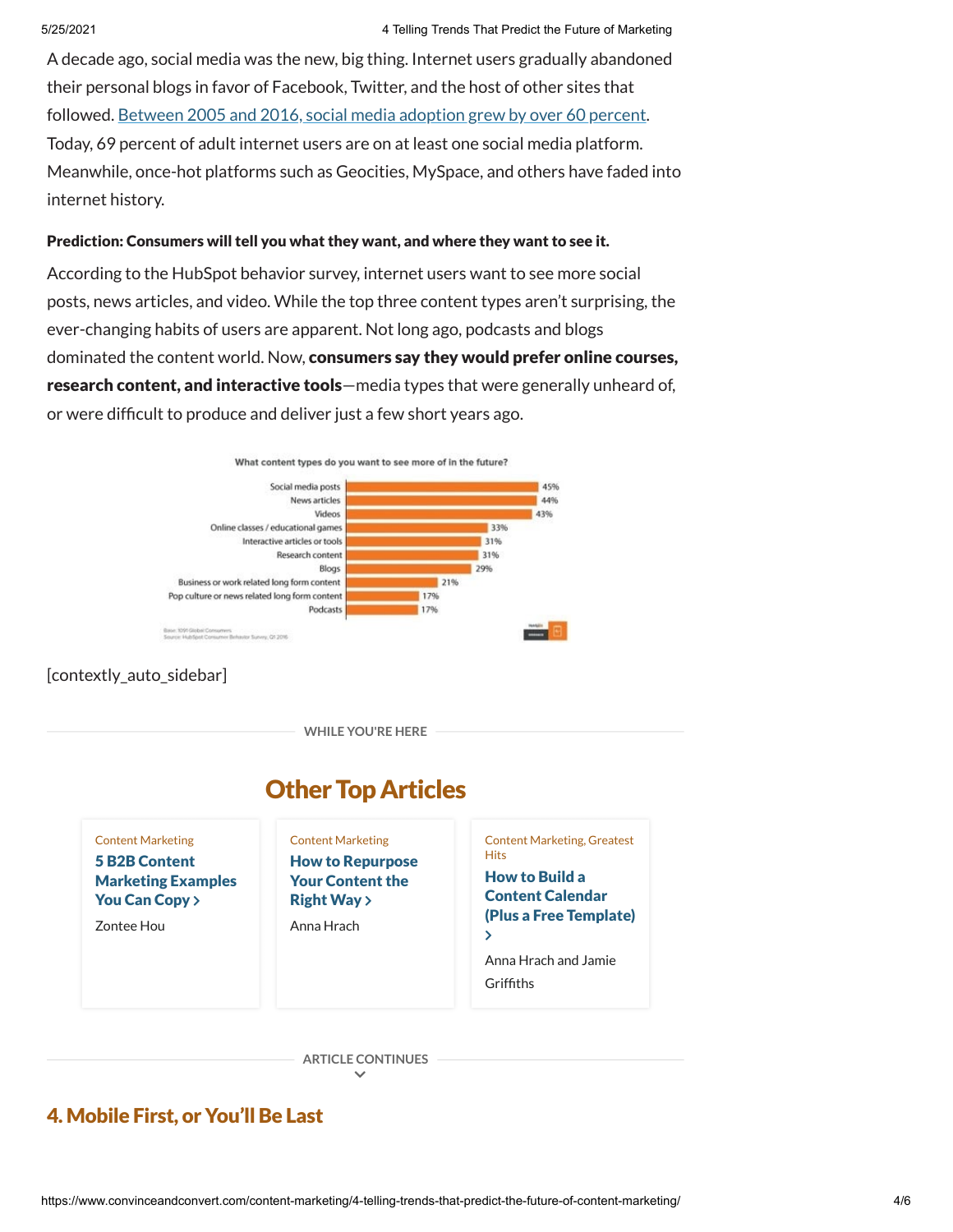Between 2011 and 2016, smartphone adoption grew by 42 percent. According to a Pew Research study, 77 percent of adults in America own a [smartphone.](http://www.pewinternet.org/fact-sheet/mobile/) In the 18 to 29 age group, that figure climbs to a whopping 95 percent!

As technology becomes more mobile, people rely less on their home or work computer system for content consumption. They check their email on their phone while riding the train to work, glance at social media on their tablet over lunch, and schedule meetings directly from their smart watches.

#### Prediction: The smaller the screen, the larger the audience.

As screens get smaller, above-the-fold content placement takes on an entirely new meaning. Marketers will have to prioritize a strong mobile strategy to stay relevant. Consumers are going to access websites through handheld devices more often than not, so it's critically important that every user journey is accessible on mobile devices. Email campaigns and landing pages should be designed with a mobile-first strategy, and content will need to be short and to the point.

For marketers, new technologies and resulting behaviors will create even more channels for products or services to be [discovered](https://www.convinceandconvert.com/content-marketing/how-to-make-sure-your-content-gets-seen/) by consumers. Marketers who anticipate and adapt to the trends will ultimately build a stronger brand that's more likely to stay relevant through the future waves of disruption that are sure to come.

*Get a weekly dose of the trends and insights you need to keep you ON top, from the strategy team at Convince & Convert. Sign up for the [Convince](http://convinceandconvert.com/newsletter) & Convert ON email newsletter.*

# $\mathbf{in}$  y  $\mathbf{H} \mathbf{0}$   $\mathbf{A}$

# Want more great content like this?

A weekly dose of the trends and insights you need to keep you ON top, from Jay Baer at Convince & Convert. In each week's email, Jay will recap what happened in digital, what trends are important for marketers to watch, plus some fun surprises that you'll just have to sign up to see!



## Subscribe to our [Newsletter](https://www.convinceandconvert.com/newsletter/)